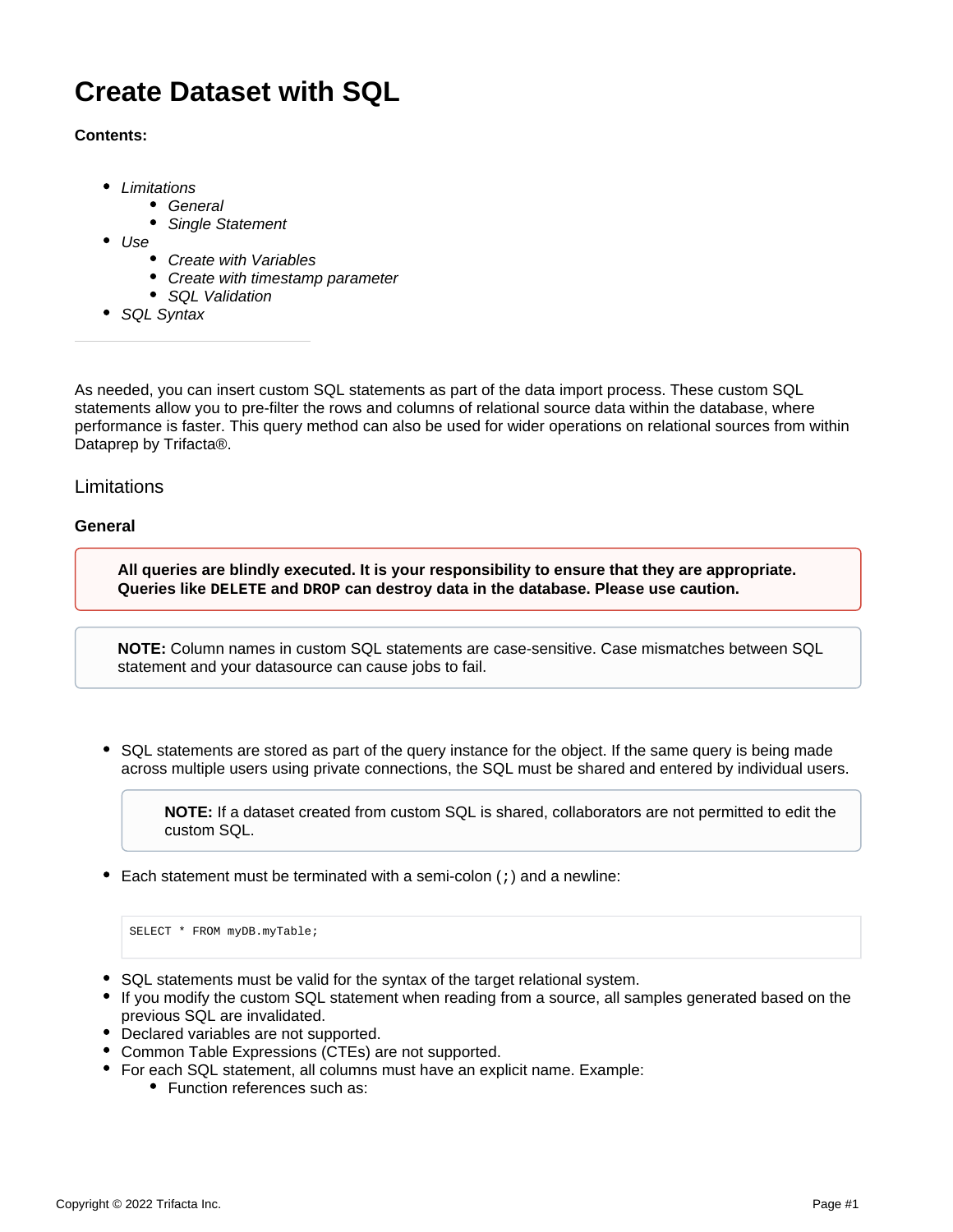UPPER(col) Must be specified as: UPPER(col) as col\_name

• Each SQL query must be a single statement.

#### <span id="page-1-0"></span>**Single Statement**

The following limitations apply to creating datasets from a single statement.

- 1. All single-statement SQL queries must begin with a SELECT statement.
- 2. Selecting columns with the same name, even with "\*", is not supported and generates an ambiguous column name error.

**Tip:** You should use fully qualified column names or proper aliasing. See Column Aliasing below.

3. Users are encouraged to provide fully qualified path to table being used. Example:

```
SELECT "id", "value" FROM "public"."my_table";
```
4. You should use proper escaping in SQL.

# <span id="page-1-1"></span>Use

To use, please complete the following steps.

#### **Steps:**

- 1. In the Library page, click **Import Data**.
- 2. In the Import Data page, select a connection.
- 3. Within your source, locate the table from which you wish to import. Do not select the table.
- 4. Click the Preview icon to review the columns in the dataset.

**Tip:** You may wish to copy the database, table name, and column names to a text editor to facilitate generating your SQL statement.

5. Click **Create Dataset with SQL**. Enter or paste your SQL statement.

**Through the custom SQL interface, it is possible to enter SQL statements that can delete data, change table schemas, or otherwise corrupt the targeted database. Please use this feature with caution.**

**NOTE:** If this button is disabled and you have enabled the custom SQL feature, the connection that you are using may lack credentials. Please review the connection definition.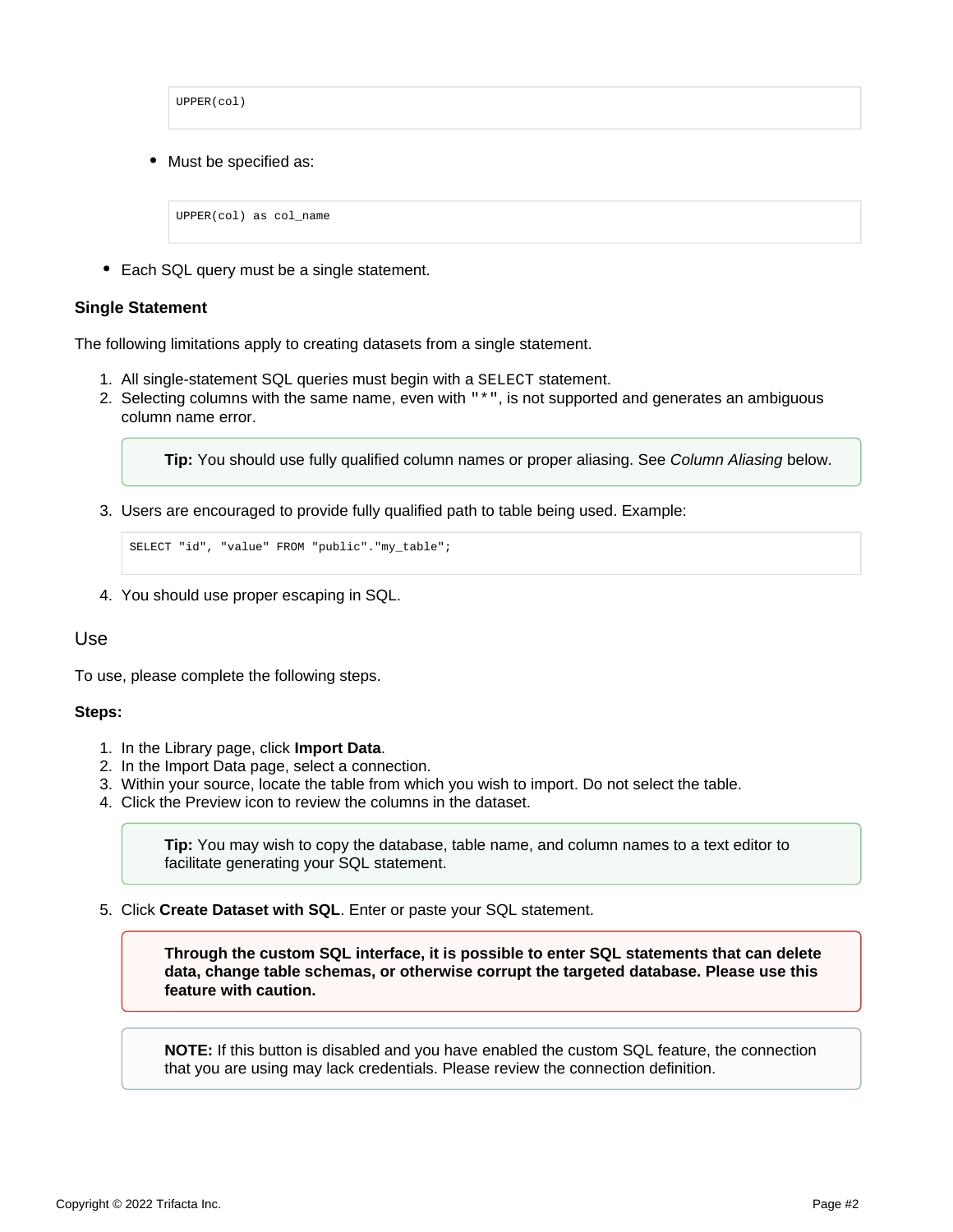

**Figure: Create Dataset with SQL dialog**

- a. To test the SQL, click **Validate SQL**. For details, see below.
- b. To apply the SQL to the import process, click **Create Dataset**.
- 6. The customized source is added to the right panel. To re-edit, click **Custom SQL**.
- 7. Complete the other steps to define your imported dataset.
- 8. When the data is imported, it is altered or filtered based on your SQL statement.

### <span id="page-2-0"></span>**Create with Variables**

If parameterization has been enabled, you can specify variables as part of your SQL statement. Suppose you had table names like the following:

```
publish_create_all_types_97912510
publish_create_all_types_97944183
publish_create_all_types_14202824
```
You can insert an inline variable as part of your custom SQL to capture all of these variations.

|                                                              | Create Dataset with SQL   | $\times$              |
|--------------------------------------------------------------|---------------------------|-----------------------|
| Connection: <i>S</i> hive                                    |                           |                       |
| SELECT * from 'default'.'publish_create_all_types_<>iid<br>1 |                           |                       |
|                                                              | <> Variable               |                       |
|                                                              | Name <sup>7</sup>         |                       |
|                                                              | iid                       |                       |
|                                                              | Default value<br>97912510 |                       |
|                                                              |                           |                       |
|                                                              | Save<br><b>Cancel</b>     |                       |
| <b>Validate SQL</b>                                          | UΠ                        |                       |
| $\vee$ Infer column data types $\circledcirc$                | <b>Cancel</b>             | <b>Create Dataset</b> |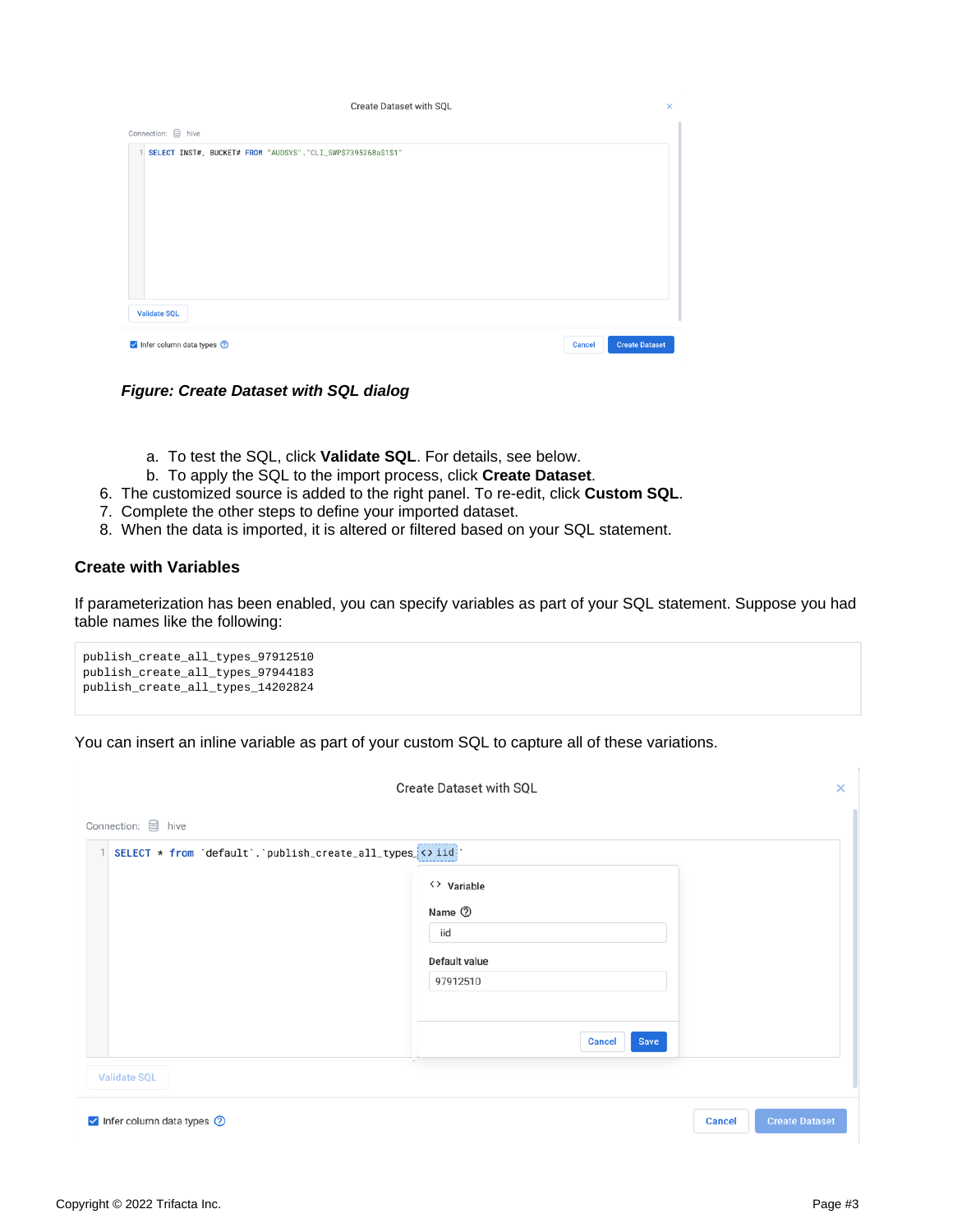#### **Figure: Insert variables in your custom SQL**

In the above, custom SQL has been added to match the first example table. When the value is highlighted and the icon is clicked, the highlighted value is specified as the default value.

**Tip:** Type env. to see the environment parameters that can be applied. These parameters are available for use by each user in the environment.

Provide a name for the variable, and click **Save**.

Through the Run Job page, you can specify overrides for the default value, so the same job definition can be used across all matching tables without much modification.

#### <span id="page-3-0"></span>**Create with timestamp parameter**

You can insert a timestamp parameter into your custom SQL. These parameters are used to describe timestamp formats for matching timestamps relative to the start of the job at the time of execution.

**NOTE:** A SQL timestamp parameter only describes the formatting of a timestamp value. It cannot be used to describe actual values. For example, you cannot insert fixed values for the month to parameterize your input using this method. Instead, parameterize the input using multiple input variables, as described in the previous section.

**NOTE:** Values for seconds in a SQL timestamp parameter are not supported. The finest supported granularity is at the minutes level.

**NOTE:** When the dataset is created, the current date is used for comparison, instead of the job execution date.

In the following example, the timestamp parameter has been specified as YYYY-MM-DD:

SELECT \* FROM <YYYY-MM-DD> ;

If the job executes on May 28th, 2019, then this parameter resolves as 2019-05-28 and gathers data from that table.